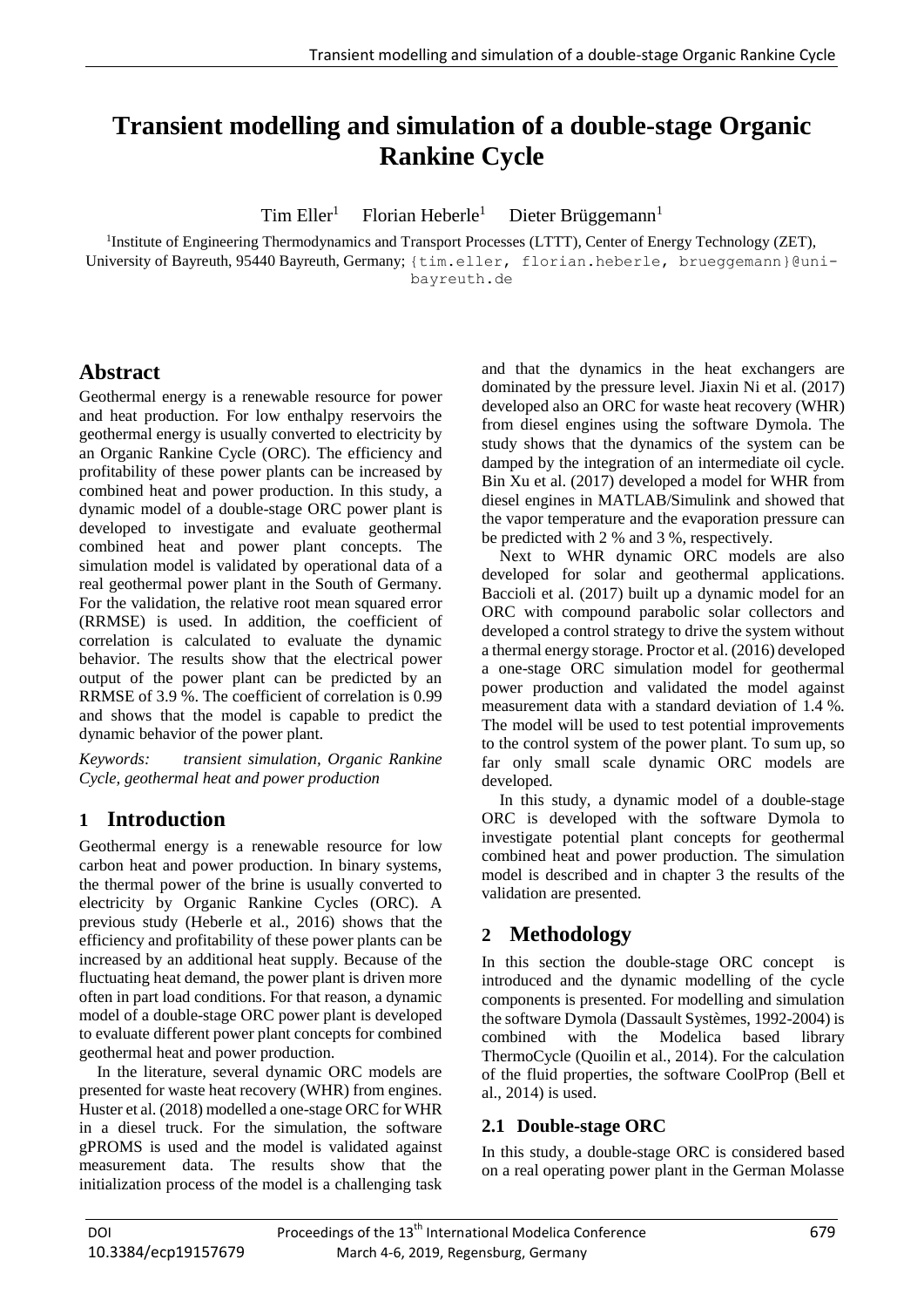Basin. A scheme of the power plant and its components is shown in Figure 1.



Figure 1. Scheme of the considered double-stage Organic Rankine Cycle.

The double-stage ORC consists of two modules, a high temperature (HT) and a low temperature (LT) ORC. In both modules, R245fa is used as working fluid. Regarding the cycle components, each ORC contains a pump, at least one preheater, an evaporator, a turbine and a condenser. The thermal water enters the HT ORC with a temperature of 138 °C und and a mass flow rate of 120 kg/s. Firstly, heat is supplied to the HT-ORC and then to the LT-ORC. A detailed  $T$ - $\dot{H}$ -diagram of the power plant is shown in Figure 2. Table 1 summarizes some characteristic data for the heat exchangers and the rotating equipment at the design point.



**Figure 2.** *T*-*H*-diagram of the considered double-stage Organic Rankine Cycle.

| <b>Table 1.</b> Characteristic data of the considered power |  |
|-------------------------------------------------------------|--|
| plant. (Heberle et al., 2015)                               |  |

| parameter                        | value                |
|----------------------------------|----------------------|
| rotating equipment               |                      |
| LT pump is entropic efficiency   | 78.4 %               |
| HT pump is entropic efficiency   | 76.7 %               |
| HT turbine isentropic efficiency | 82.7 %               |
| HT turbine isentropic efficiency | 88.3 %               |
| generator efficiency             | 98.0 %               |
| heat exchanger areas             |                      |
| LT-preheater                     | $201.0 \text{ m}^2$  |
| LT-evaporator                    | 741.4 m <sup>2</sup> |
| LHT-preheater                    | $270.4 \text{ m}^2$  |
| HHT-preheater                    | $277.6 \text{ m}^2$  |
| HT-evaporator                    | 741.4 m <sup>2</sup> |
| LT-condenser                     | $7512.0 \text{ m}^2$ |
| HT-condenser                     | $3756.0 \text{ m}^2$ |
|                                  |                      |

#### **2.2 Modelling**

In principle, two types of components have to be modelled to simulate a double-stage ORC system: turbomachines (pumps, turbines) and heat exchangers (preheaters, evaporators, condensers).

#### *Turbomachines*

Several previous investigations of dynamic ORC models show that the time constants in the turbomachines are relatively low compared to those of the heat exchangers. Therefore, the pump and the turbine can be modelled as quasi-stationary components (Quoilin, 2011; van Putten and Colonna, 2007; Wei et al., 2008).

For the pump the exhaust enthalpy is calculated according to the following equation:

$$
h_{out} = h_{in} + \frac{p_{out} - p_{in}}{\eta_s \rho_{in}}
$$
 (1)

The isentropic efficiency of the pump  $\eta_s$  depends on the pumped volume flow rate. For the simulation, the characteristic curve of the manufacturer data sheet is implemented for the LT- and the HT-ORC pump, respectively. The normalized curves are shown in Figure 3.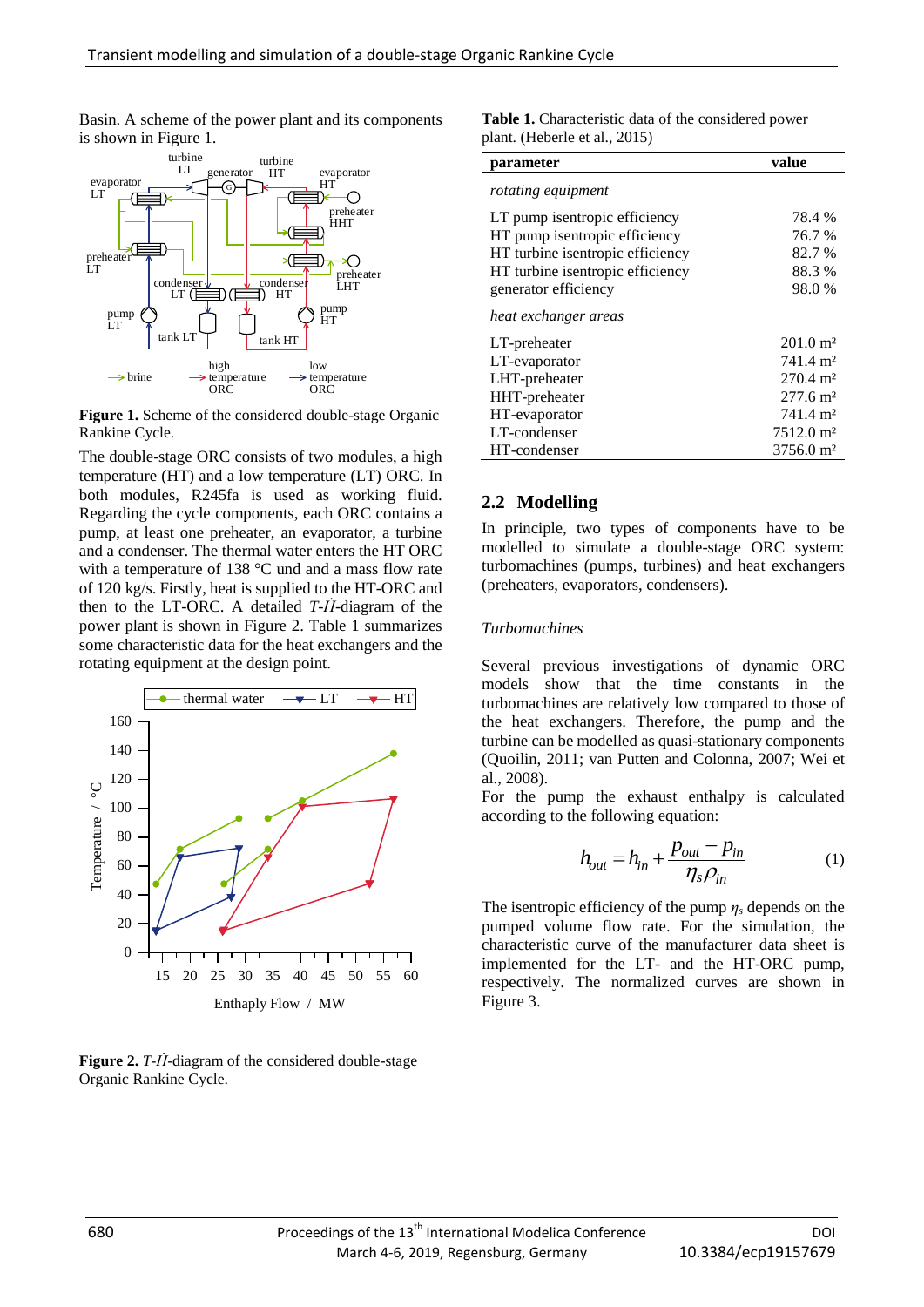

**Figure 3.** Characteristic curve of the pump isentropic efficiency for the HT- and LT-ORC.

The turbine is modelled based on Stodola's law:

$$
\dot{m}_{in} = K \sqrt{\rho_{in} p_{in} \left[1 - \left(\frac{p_{out}}{p_{in}}\right)^2\right]}
$$
 (2)

The coefficient *K* is calculated for the HT and the LT ORC by the respective nominal turbine inlet and outlet conditions.

The isentropic efficiency of the turbine depends on the volume flow rate at the turbine outlet and on the enthalpy difference utilized in the turbine (Milora and Tester, 1977). Both parameters are influenced by part load operation. In addition, in the considered power plant air-cooled condensers are used. Therefore, the condensing pressure varies during the day according to the ambient temperature. This affects the turbine outlet pressure and thereby the utilized enthalpy difference. For that reason, a quasi-stationary model of the isentropic efficiency is implemented in the turbine based on the approach of Ghasemi et al. (2014):

$$
\eta_s = \eta_{s,nom} r_h r_v \tag{3}
$$

The nominal isentropic efficiency *ηs,nom* is corrected by two factors: *r<sup>h</sup>* takes into account the off-design enthalpy

difference and is calculated by  
\n
$$
r_h = \left\{ \left[ (1.398r_T - 5.425)r_T + 6.274 \right] r_T - 1.866 \right\} r_T + 0.619 \quad (4)
$$

with

$$
r_T = \sqrt{\frac{\left(h_{turbine,in} - h_{turbine,out}\right)}{\left(h_{turbine,in} - h_{turbine,out}\right)_{nom}}}
$$
 (5)

 $r<sub>v</sub>$  takes into account the off-design volume flow rate at the turbine outlet and is given by

$$
r_{v} = \left\{ \left[ \left( -0.21r_{VT} - 1.117 \right) r_{VT} - 2.533 \right] r_{VT} - 2.588 \right\} r_{VT} + 0.038 \tag{6}
$$

with

$$
r_{VT} = \frac{\dot{V}}{\dot{V}_{nom}} \tag{7}
$$

#### *Heat exchangers*

The dynamic models for the heat exchangers are built up in three steps according to Quoilin et al. (2011):

- 1. At first, a stationary model is built up with detailed correlations for the heat transfer and the pressure drop depending on the geometry.
- 2. In the next step, the stationary model is simulated at the design point and nominal values for the heat transfer coefficient *αnom* and the pressure drop *Δpnom* are calculated.
- 3. In the third step, the detailed heat and pressure drop correlations are simplified and a dynamic heat transfer coefficient and pressure drop is calculated based on the nominal values. Exemplarily, the dynamic heat transfer coefficient *α* of the working fluid in the preheaters can be calculated according to equation (8):

$$
\alpha = \alpha_{nom} \left( \frac{\dot{m}}{\dot{m}_{nom}} \right)^n \tag{8}
$$

The preheaters are shell and tube heat exchangers with double-segmental baffles and two passes for the hot and the cold side, respectively. The thermal water flows in the tubes and the working fluid in the shell. For modelling of heat exchangers, the most common approaches are the finite volume approach and the moving boundary approach (Jensen, 2003). For the simulation of the preheaters, the finite volume approach is used.

The heat transfer coefficient of the thermal water in the tubes is calculated by Gnielinski (2013). For the working fluid on the shell side an adapted version of the correlation of Bell-Delaware is used (Milcheva et al., 2017). For the pressure drop on the hot side a correlation of Kast and Nirschl (2013) is implemented and for the working fluid the pressure drop is calculated by Taborek et al. (Hewitt, 2008).

The evaporators in the considered power plant are designed as kettle boilers. The working fluid on the shell side is heated by the thermal water in the tube bundle. On the tube side there are four passes.

Since the dynamics on the shell side can not be covered accurately by the finite volume or moving boundary approach, a two-volume model for the evaporator is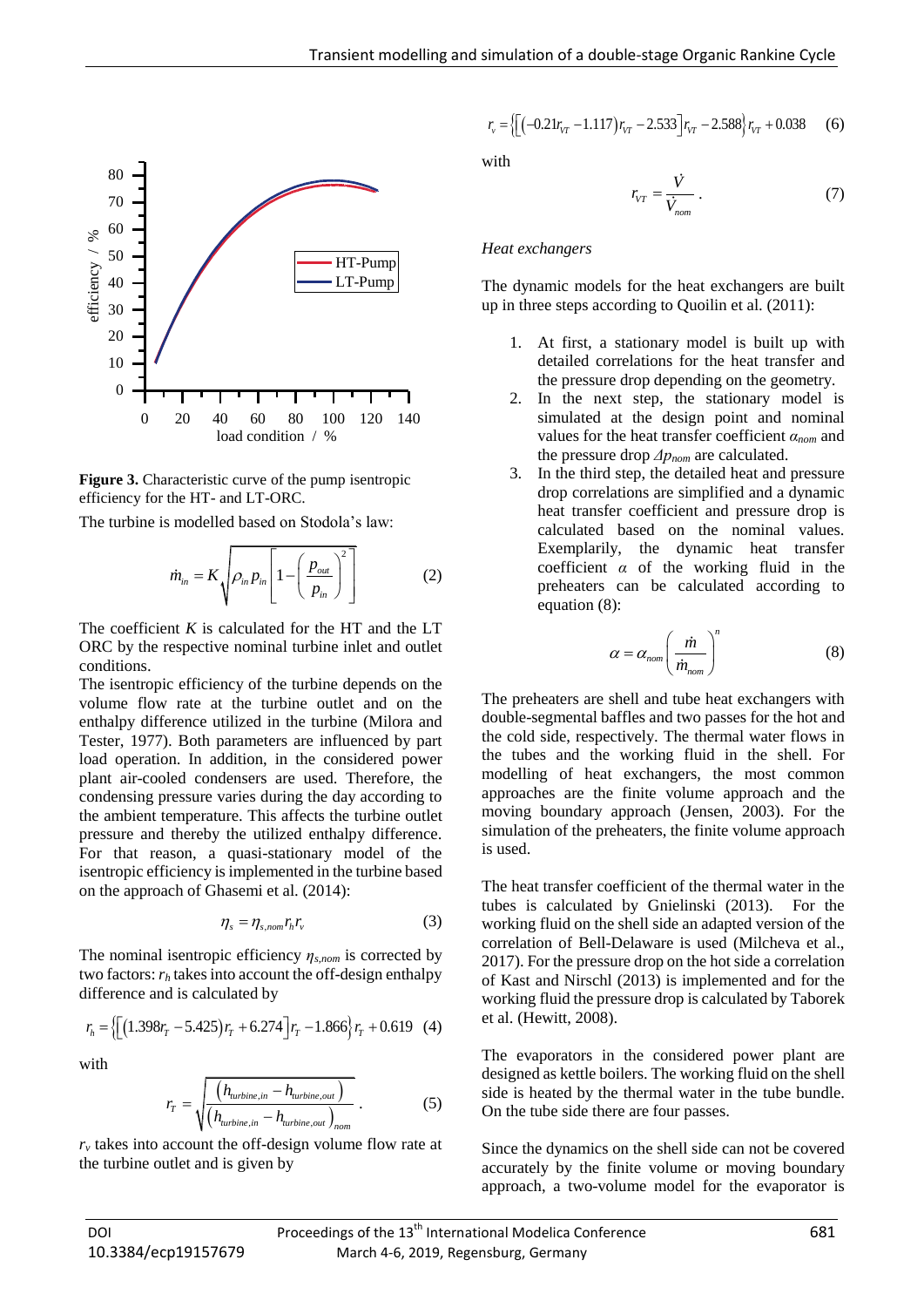developed in ThermoCycle according to Pili et al. (2017). For the tube side the finite volume approach is used.

The heat transfer coefficient for pool boiling on tube bundles is calculated by Macchi and Astolfi (2017)

$$
\alpha_{\text{bundle}} = \alpha_{\text{nb},1} F_b + \alpha_{\text{nc}} . \tag{9}
$$

 $F_b$  takes into account the effect of convective boiling and is calculated by Taborek et al. (Hewitt, 2008):

$$
F_b = 1.0 + 0.1 \left[ \frac{0.785 D_b}{0.866 (p_t/D_o)^2 D_o} - 1.0 \right]^{0.75}
$$
 (10)

According to Welzl et al. (2018) for the pool boiling heat transfer coefficient *αnb,1* of R245fa the correlation of Cooper (1984) is used. The convective boiling heat transfer coefficient  $\alpha_{nc}$  is assumed to be 250 W/m<sup>2</sup>K according to Macchi and Astolfi (2017). For the heat transfer in the vapor region the Bromley equation (Bromley, 1950) is implemented. The pressure drop is calculated by the static pressure drop since the pressure drop in kettle boilers is dominated by the static part (Thome, 2004). For the thermal water, the same correlations for the heat transfer coefficient and pressure drop are used as for the preheaters.

As mentioned above, in the considered power plant aircooled condensers are implemented. The working fluid flows in tube bundles with two passes and the air in cross-flow over the tube bundles. On the working fluid side the heat transfer for one-phase regions (liquid and vapor) is calculated by Gnielinski (2013). For the twophase region Cavallini et al. (2006) is used. For the pressure drop Kast and Nirschl (2013) is implemented for one phase regions and for the two-phase region Friedel is used. The heat transfer coefficient on the shell side is calculated by Haaf et al. (Steimle and Plank, 1988).

## **2.3 Validation parameters**

The developed dynamic models are validated against operational data of a real geothermal heat plant. The validation takes place in two steps.

At first, the relative root mean squared error (RRMSE) (Despotovic et al., 2016) is calculated as an indicator for the quantitative quality of the simulation results by

$$
RRMSE = \frac{\sqrt{\frac{1}{N} \sum_{i=1}^{N} (R_i)^2}}{\overline{x}},
$$
 (11)

where *N* is the number of intervals and *R* the difference between the measured value *x* and the simulated value *y*.

The RRMSE, however, is not able to take into account the dynamic behavior of the model. Therefore, in a second step the coefficient of correlation  $\rho$  is calculated:

$$
\rho = \frac{\sum_{i=1}^{N} (x_i - \overline{x})(y_i - \overline{y})}{\sqrt{\sum_{i=1}^{N} (x_i - \overline{x})^2 \sum_{i=1}^{N} (y_i - \overline{y})^2}}
$$
(12)

The coefficient of correlation is used for time series analysis and can range from  $-1$  to  $+1$ . A value of  $+1$ means that both time histories are identical in shape. (Sarin et al., 2010) Therefore, the coefficient of correlation evaluates the dynamic behavior of the model compared to the operational data.

# **3 Results**

For the validation of the double-stage ORC a period of 24 hours in steps of one minute is simulated. The validation results are presented in Table 2.

**Table 2.** Validation results of the cycle components.

| parameter                            | <b>RRMSE</b> |
|--------------------------------------|--------------|
|                                      | [%]          |
| <i>HT-ORC</i>                        |              |
| pump outlet pressure                 | 3.5          |
| pump outlet volume flow rate         | 17.0         |
| turbine inlet pressure               | 4.8          |
| turbine outlet pressure              | 3.6          |
| HHT preheater inlet temperature      | 0.4          |
| HHT preheater outlet temperature     | 0.9          |
| HHT preheater temperature difference | 6.2          |
| evaporator outlet temperature        | 0.4          |
| tank temperature                     | 1.8          |
| LT-ORC                               |              |
| pump outlet pressure                 | 4.2          |
| pump outlet volume flow rate         | 5.3          |
| turbine inlet pressure               | 1.4          |
| turbine outlet pressure              | 4.7          |
| LT preheater outlet temperature      | 0.5          |
| evaporator outlet temperature        | 0.1          |
| tank temperature                     | 1.8          |
| Thermal water                        |              |
| HT evaporator temperature difference | 11.0         |
| HHT preheater inlet temperature      | 0.9          |
| HHT preheater outlet temperature     | 0.7          |
| HHT preheater temperature difference | 5.1          |
| LT evaporator inlet temperature      | 0.7          |
| LT evaporator outlet temperature     | 0.5          |
| LT evaporator temperature difference | 5.0          |
| LHT preheater inlet temperature      | 0.5          |
| LHT preheater outlet temperature     | 1.2          |
| LHT preheater temperature difference | 12.8         |
| LT preheater outlet temperature      | 0.8          |
| LT preheater temperature difference  | 6.3          |
| injection temperature                | 1.1          |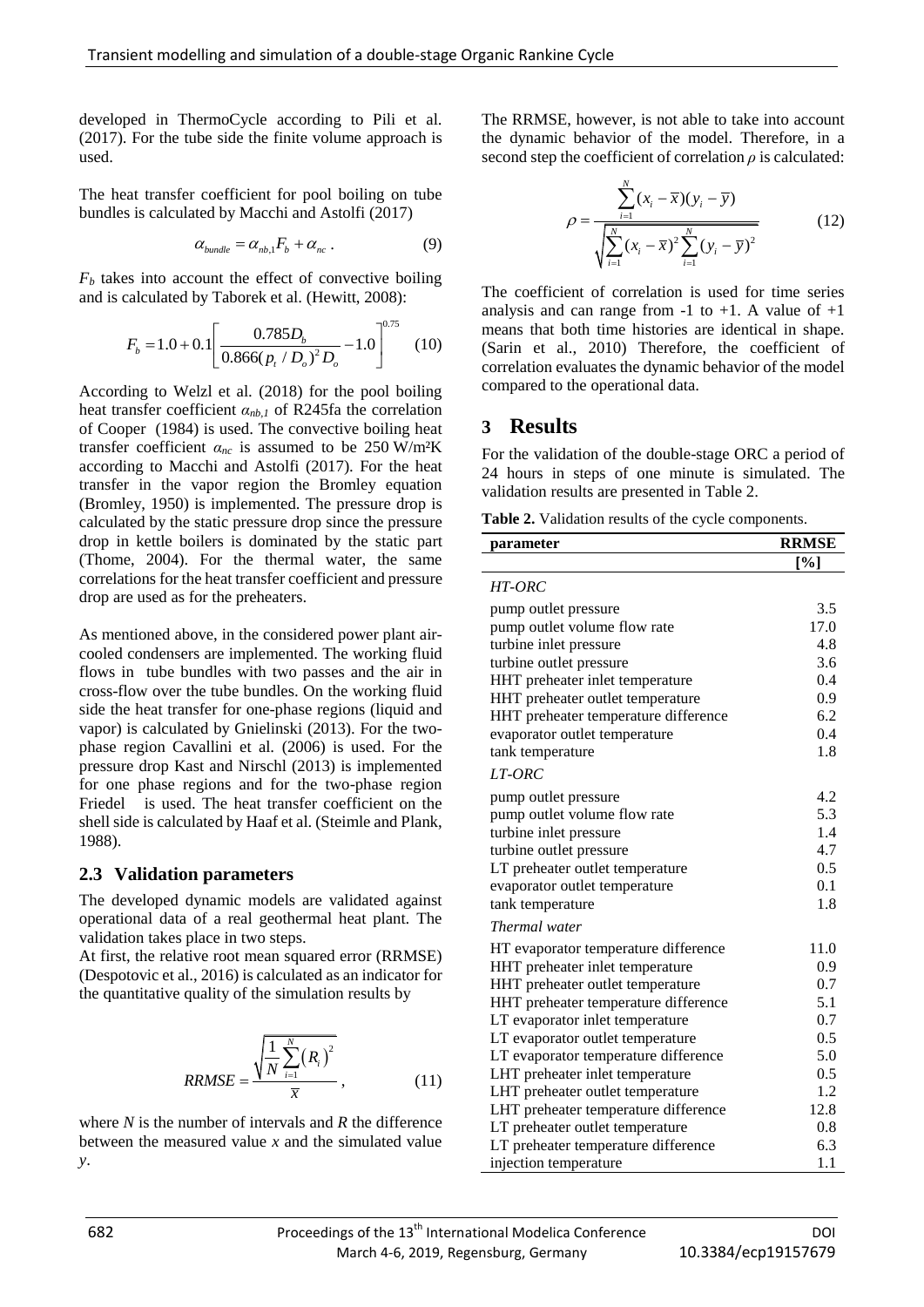The volume flow rate and the temperature of the geothermal fluid, the electrical power consumption of the fans and the ambient temperature are used as inputs for the simulation.

The RRMSE is on average 3.6 %. For the pressure and the temperatures, the RRMSE is lower than 5 %. Except for the temperature differences and the volume flow rates in LT- and HT-ORC module the RRMSE is higher than 5 %. According to the manufacturer for the volume flow rates in the ORC-modules the uncertainties of the integrated flow rate sensors are responsible for the deviations (Heberle et al., 2015). Regarding the temperature differences, the reason for the deviation is the uncertainty in the measurement of the volume flow rate of the geothermal fluid.

In Figure 4 the results for the evaporating pressure of the HT-cycle are presented. The deviation between simulation and operational data is quantified by an RRMSE of 4.8 %. Regarding the coefficient of correlation is 0.97 and shows that the simulation model can reproduce the dynamic behavior.



**Figure 4.** Validation results for the evaporating pressure of the HT-ORC.

Figure 5 shows the validation results for the reinjection temperature of the geothermal fluid, which is an indicator for the heat supplied to the ORC. The RRMSE is 1.1 %. In addition, the dynamic behavior is evaluated by a coefficient of correlation of 0.99 and shows that the simulation and the operational data are almost identical in shape.



**Figure 5.** Validation results for the reinjection temperature of the geothermal fluid.

For the evaluation of the whole system, the electrical power output of the generator is used as the validation parameter. The results are shown in Figure 6. The RRMSE is 3.9 % and the coefficient of correlation is 0.99. Therefore, the simulation model can predict the dynamic behavior.

As mentioned, the measurement of the volume flow rate of the thermal water is connected to high uncertainties. For that reason, the simulated electrical power output of the generator is lower than the real power output even though no heat losses to the ambient are considered in the simulation model.



**Figure 6.** Validation results of the double-stage Organic Rankine Cycle.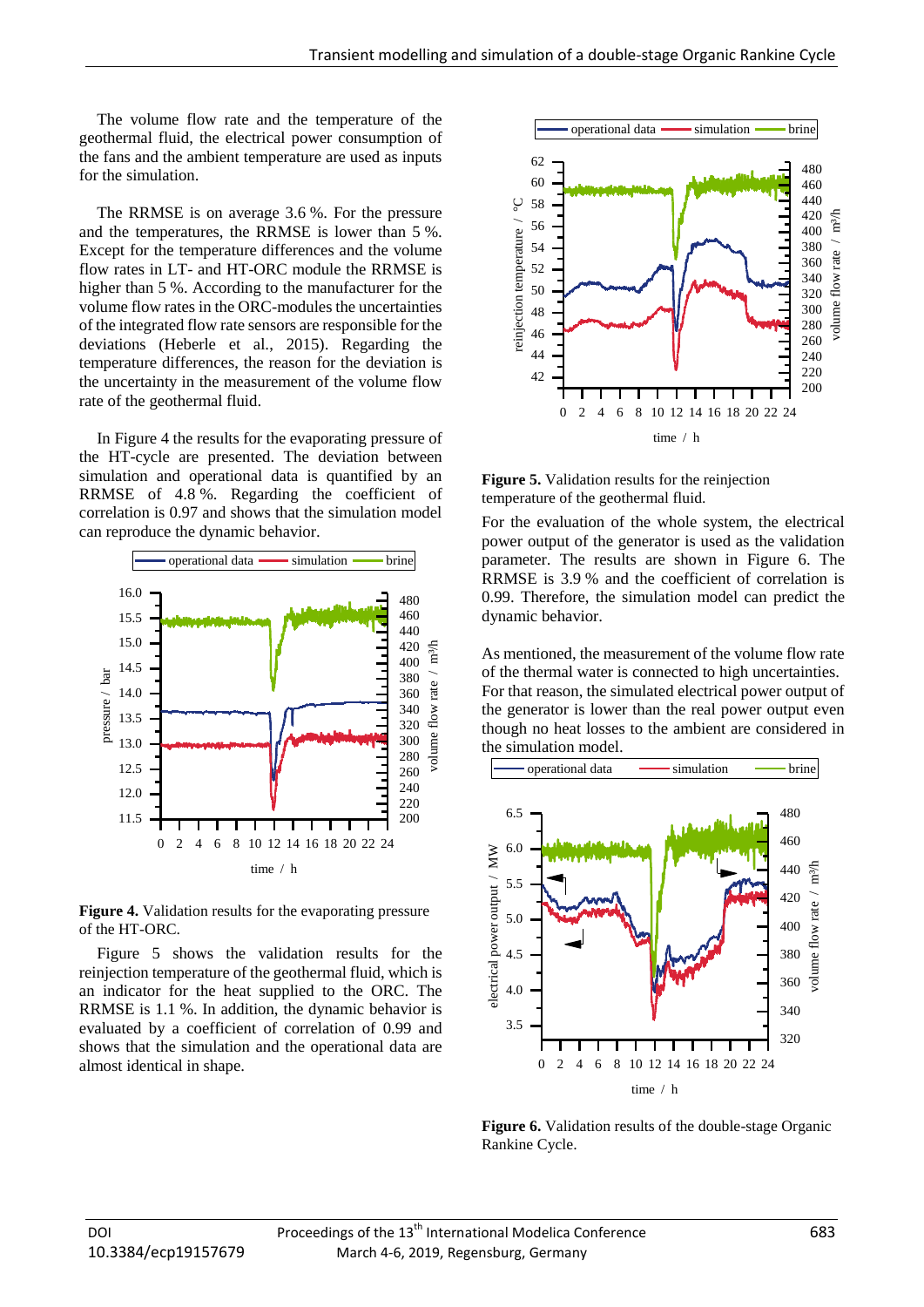The dynamic model is developed to investigate different concepts for geothermal heat and power production. Geothermal reservoirs usually provide a fixed volume flow rate and temperature. Therefore, the parameters of the thermal water can be defined in the model so that the results are not affected by measurement uncertainties of the thermal water volume flow rate. For that reason, the deviation regarding the generator output is acceptable. Due to the fluctuating heat demand of district heating networks, the power plant is driven more often in part load conditions. Therefore, it is necessary to predict the dynamic behavior of the power plant accurately. As the results show, the dynamics can be reproduced by the developed simulation model.

# **4 Conclusion**

In this study, a transient simulation model of a doublestage ORC is developed and validated by operational data of a real power plant in the German Molasse Basin. The model is built up in Dymola based on the ThermoCycle library.

The results show a RRMSE of 3.6 % on average The pressure and temperatures can be predicted by an RRMSE lower than 5 %. For the whole double-stage ORC power plant the electrical output of the generator can be predicted by 3.9 %. The coefficient of correlation is 0.99 and shows that the simulation model can reproduce the dynamics of the real power plant.

In future work, based on the dynamic simulation model different geothermal combined heat and power plant concepts are investigated and evaluated by annual return simulations. For the district heating network heat demand profiles based on real heat plant data will be implemented. In addition, different peak loads as well as supply and return temperatures are investigated.

# **Acknowledgements**

The funding from the Bavarian State Ministry for Education, Science and the Arts in the framework of the project "Geothermie-Allianz Bayern" is gratefully acknowledged.

# **References**

- Baccioli, A., Antonelli, M., and Desideri, U.: Dynamic modeling of a solar ORC with compound parabolic collectors: Annual production and comparison with steady-state simulation, Energy Conversion and Management, 148, 708–723, doi:10.1016/j.enconman.2017.06.025, 2017.
- Bell, I. H., Wronski, J., Quoilin, S., and Lemort, V.: Pure and Pseudo-pure Fluid Thermophysical Property Evaluation and the Open-Source Thermophysical Property Library CoolProp, Industrial & engineering chemistry research, 53, 2498–2508, doi:10.1021/ie4033999, 2014.
- Bromley, L. A.: Heat Transfer in Stable Film Boiling, Chemical engineering progress, 221–227, 1950.
- Cavallini, A., Col, D. D., Doretti, L., Matkovic, M., Rossetto, L., Zilio, C., and Censi, G.: Condensation in Horizontal Smooth Tubes: A New Heat Transfer Model for Heat Exchanger Design, Heat Transfer Engineering, 27, 31–38, doi:10.1080/01457630600793970, 2006.
- Cooper, M. G.: Heat Flow Rates in Saturated Nucleate Pool Boiling-A Wide-Ranging Examination Using Reduced Properties, in: Advances in heat transfer, Hartnett, J. P., and Irvine, T. F. (Eds.), Advances in Heat Transfer, 16, Academic Press, Orlando, London, 157–239, 1984.
- Dassault Systèmes: Dymola Dynamic Modeling Laboratory, 1992-2004.
- Despotovic, M., Nedic, V., Despotovic, D., and Cvetanovic, S.: Evaluation of empirical models for predicting monthly mean horizontal diffuse solar radiation, Renewable and Sustainable Energy Reviews, 56, 246– 260, doi:10.1016/j.rser.2015.11.058, 2016.
- Friedel, L.: Improved friction pressure drop correlations for horizontal and vertical two-phase pipe flow, in: European Two-phase Flow Group Meeting 1979.
- Ghasemi, H., Sheu, E., Tizzanini, A., Paci, M., and Mitsos, A.: Hybrid solar–geothermal power generation: Optimal retrofitting, Applied Energy, 131, 158–170, doi:10.1016/j.apenergy.2014.06.010, 2014.
- Gnielinski, V.: Durchströmte Rohre, in: VDI-Wärmeatlas. (in German), 11., bearb. und erw. Aufl., VDI-Buch, Springer Vieweg, Berlin, 785–792, 2013.
- Heberle, F., Eller, T., and Brüggemann, D.: Thermoeconomic evaluation of one-and double-stage ORC for geothermal combined heat and power production., in: Proceedings of European Geothermal Congress 2016, Paper-ID T-PO-148, Strasbourg (France), September 2016, Strasbourg (France), September 2016, 2016.
- Heberle, F., Jahrfeld, T., and Brüggemann, D.: Thermodynamic Analysis of Double-Stage Organic Rankine Cycles for Low-Enthalpy Sources Based on a Case Study for 5.5 MWe Power Plant Kirchstockach (Germany), in: Proceedings World Geothermal Congress 2015, Melbourne, Australia, 19-25 April, 2015.
- Hewitt, G. F.: Thermal and hydraulic design of heat exchangers, Heat exchanger design handbook (HEDH), 3, 2008.
- Huster, W. R., Vaupel, Y., Mhamdi, A., and Mitsos, A.: Validated dynamic model of an organic Rankine cycle (ORC) for waste heat recovery in a diesel truck, Energy, 151, 647–661, doi:10.1016/j.energy.2018.03.058, 2018.
- Jensen, J. M.: Dynamic modeling of thermo-fluid systems: With focus on evaporators for refrigeration, MEK-ET-PHD, 2003-01, Department of Mechanical Engineering, Technical University of Denmark, Lyngby, 152 pp., 2003.
- Kast, W. and Nirschl, H.: Druckverlust in durchströmten Rohren, in: VDI-Wärmeatlas. (in German), 11., bearb. und erw. Aufl., VDI-Buch, Springer Vieweg, Berlin, 2013.
- Macchi, E. and Astolfi, M. (Eds.): Organic rankine cycle (ORC) power systems: Technologies and applications, Woodhead Publishing series in energy, number 107, Woodhead Publishing, Duxford, UK, 2017.
- Milcheva, I., Heberle, F., and Brüggemann, D.: Modeling and simulation of a shell-and-tube heat exchanger for Organic Rankine Cycle systems with double-segmental